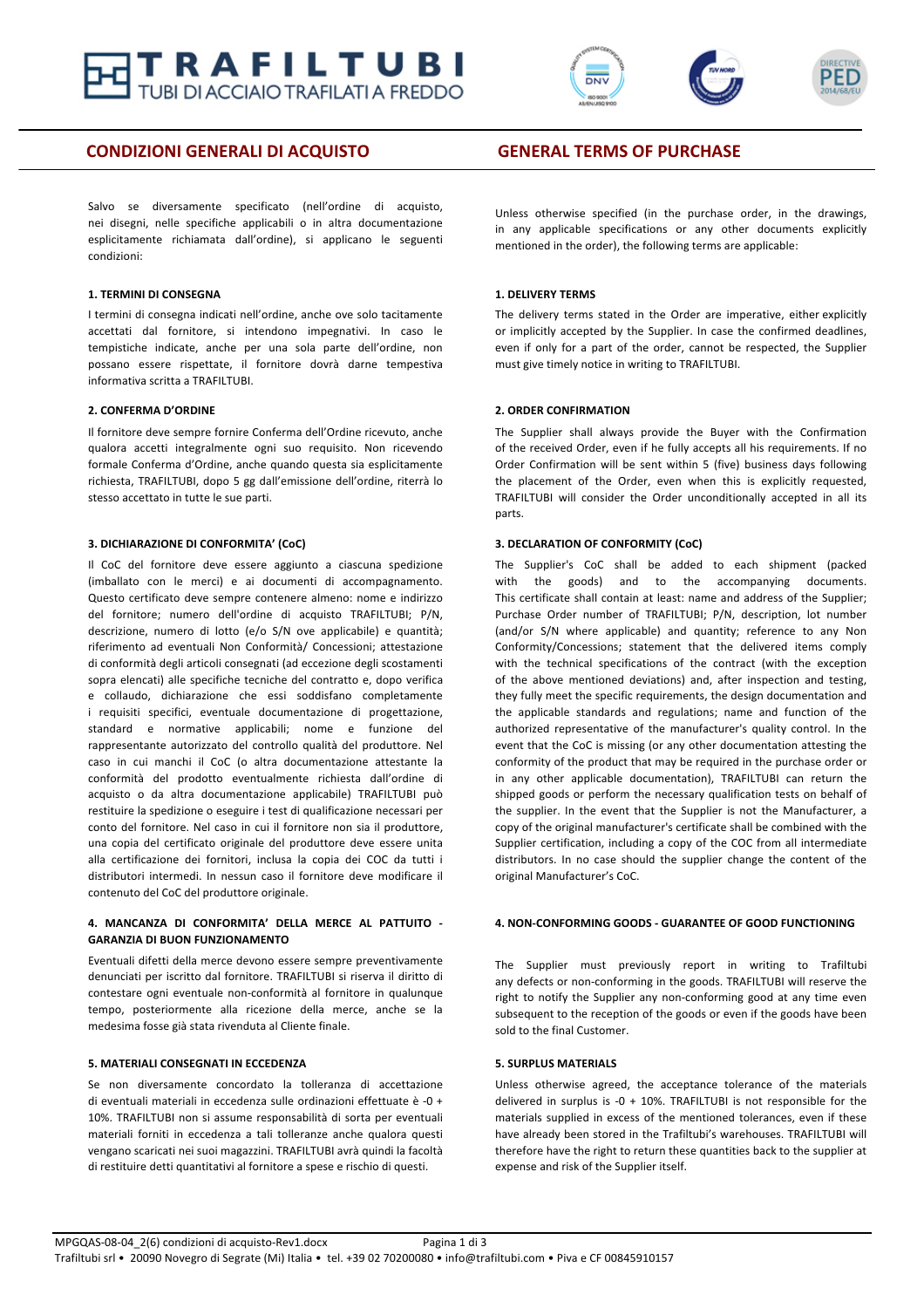## TRAFILTUBI **CCIAIO TRAFILATI A FREDDO**

#### **6. PERSONALE DEL FORNITORE**

Il personale addetto a lavorazioni che incidono su sicurezza e conformità del prodotto deve essere adeguatamente competente per istruzione, formazione, abilità ed esperienza, e consapevole dell'importanza di osservare un comportamento etico. Il fornitore deve garantire il livello di competenza e consapevolezza richiesto per tutto il lavoro svolto per TRAFILTUBI.

#### **7. SISTEMA DI GESTIONE PER LA QUALITA'**

In base al prodotto o servizio da fornire, il sistema di gestione della qualità del fornitore dovrà soddisfare i requisiti delle norme ISO 9001 o AS9100 / EN9100 (AS/EN 9100, AS/EN 9110, AS/EN 9120), applicabile alla loro ultima edizione disponibile. Per alcune tipologie di fornitura, la certificazione a tali norme rilasciata da un ente accreditato potrà essere considerato un elemento vincolante.

#### **8. COSTRUZIONE SU DISEGNI O SPECIFICHE O MODELLI**

Il fornitore si impegna alla riservatezza. I disegni, modelli o specifiche di TRAFILTUBI, dei suoi Clienti o di loro licenzianti non possono essere copiati dal fornitore o trasmessi ad altre persone e da lui utilizzati per scopi diversi dalla effettuazione della fornitura.

#### **9. PARTI CONTRAFFATTE**

Il fornitore deve stabilire e mantenere attivo un processo di prevenzione di eventuale contraffazione di parti o materiali e assicurare che in nessun caso componenti contraffatti siano consegnati all'acquirente. A tale scopo deve sviluppare solide procedure a garanzia del cliente.

#### **10. RICHIESTE DI CONCESSIONE**

Ogni eventuale deviazione dai requisiti / specifiche deve essere riportata per iscritto alla TRAFILTUBI prima della spedizione. In tal caso II fornitore si impegna a sospendere la spedizione in attesa che le azioni da intraprendere siano definite da TRAFILTUBI.

#### **11. GESTIONE DELLE MODIFICHE**

Qualora le caratteristiche del prodotto, i processi di produzione, i principali fornitori, gli stabilimenti o gli impianti di produzione siano stati modificati rispetto all'ultima consegna, il fornitore deve informare TRAFILTUBI per iscritto prima della spedizione, e procedere alla spedizione solo dopo approvazione scritta di TRAFILTUBI.

#### **12. DIRITTO DI ACCESSO**

I rappresentanti di TRAFILTUBI, dei suoi Clienti e delle autorità competenti avranno il diritto di accedere alle strutture dei fornitori ed eventuali sub-fornitori coinvolti nell'ordine e a tutte le registrazioni applicabili, al fine di verificare qualsiasi aspetto della conformità della fornitura ai requisiti di qualità, progettazione e/o contrattuali. Tale indagine non solleva il fornitore / produttore dalla sua responsabilità di consegnare i prodotti in tempo utile e nel rispetto dei requisiti contrattuali concordati. Il risultato della verifica non solleva inoltre il fornitore dalle proprie responsabilità nel caso in cui i prodotti siano successivamente riscontrati inaccettabili da TRAFILTUBI o dal suo Cliente.

#### **13. SUBFORNITORI**

I requisiti citati nei documenti di acquisto, applicabili ai sub-fornitori / subappaltatori, devono essere loro trasferiti a cura del fornitore, comprese le caratteristiche chiave ove applicabile.

#### **14. MONITORAGGIO DEI FORNITORI**

I fornitori esterni sono valutati periodicamente sia per la conformità (di prodotto, processo e/o servizio) sia per la puntualità delle





#### **6. SUPPLIER'S STAFF**

Personnel performing activities that can affect the safety and conformity of goods shall be properly educated, trained, skilled and specialized; and aware of the importance of maintaining an ethical behavior. The Supplier shall guarantee and maintain the required level of competence and awareness of its staff for the entire work carried out for TRAFILTUBI.

#### **7. QUALITY MANAGEMENT SYSTEM.**

Depending on the product or service to be supplied, the Supplier's quality management system shall meet the requirements of ISO 9001 or AS9100 / EN9100 (AS / EN 9100, AS / EN 9110, AS / EN 9120), latest available editions. For some types of supply, the certification to these standards issued by an accredited body can be considered a binding element.

#### **8. PRODUCTION BASED ON DRAWINGS OR SPECIFICATIONS OR MODELS**

The supplier is committed to confidentiality. Drawings, models or specifications belonging to TRAFILTUBI or to their Clients or to their licensors can not be copied by the Supplier or transmitted to other people or used for purposes other than the performance of the supply.

#### **9. CONTRACTING PARTS**

The Supplier shall establish and maintain a process of prevention of any possible counterfeit parts or materials and ensure that such parts will not be delivered to the buyer. To that end the Supplier must develop solid procedures to guarantee the customer.

#### **10. CONCESSION REQUESTS**

Any deviation from any requirement/specification shall be reported in writing to TRAFILTUBI before the shipment. In that case the Supplier's Logistic Dept. shall wait for the instruction given and defined by TRAFILTUBI.

#### **11. MODIFICATIONS MANAGEMENT**

In the event of any modification related to the characteristics of the product, the production processes, main suppliers, plants or the production plants since the last delivery, the Supplier shall inform TRAFILTUBI in writing before shipping. The Supplier will proceed with the shipment only after the written approval of TRAFILTUBI.

#### **12. RIGHT OF ACCESS**

The representatives of TRAFILTUBI, its Customers and the competent authorities will have the right to access all the facilities of the Suppliers and any sub-supplier involved in the order and all the applicable registrations in order to verify any aspect of the conformity of the supply with the requirements of quality, design and / or contract. This investigation does not discharge the supplier / producer from his responsibility to deliver the products on time and in compliance with the agreed contractual requirements. The result of this verification does not discharge the supplier from its responsibilities in case the products are subsequently found unacceptable by TRAFILTUBI or by your customer.

#### **13. SUBCONTRACTORS**

The requirements mentioned in the purchase documents, which are applicable to subcontractors / subcontractors, shall be communicated to them by the supplier, including the key characteristics where applicable.

#### **14. SUPPLIER FOLLOW-UP**

External Suppliers are evaluated periodically both for compliance